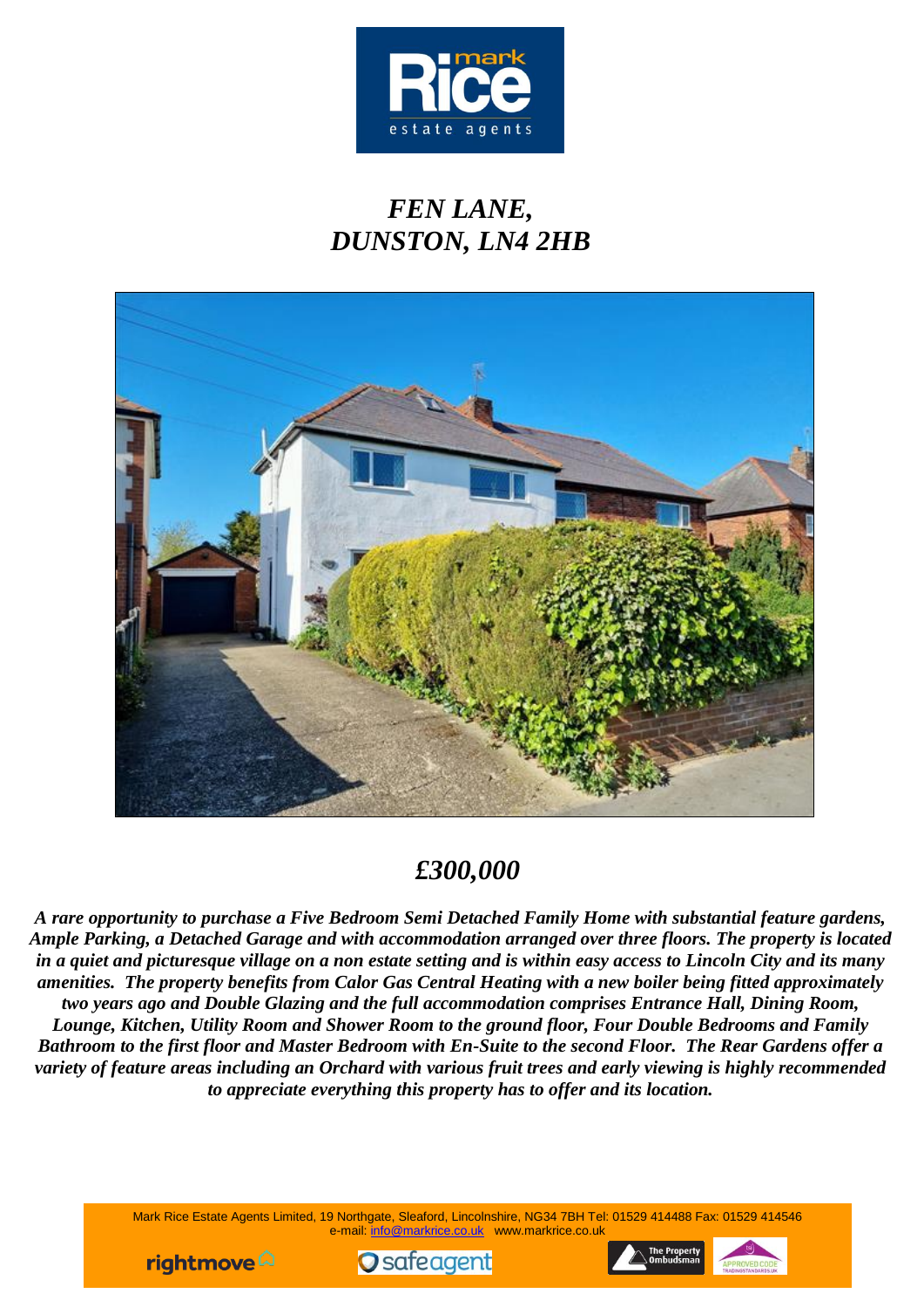## *Location:*

*Dunston is a village located approximately 8 miles South of Lincoln City and its amenities. The village has a local pub, C of E Primary School and a Village Hall.*

## *Directions:*

*Travelling from Sleaford on the A15 towards Lincoln, turn right towards the village of Metheringham and enter Metheringham Lane. At the 'T' junction turn left and take the first turning on the right signed Dunston. Continue along this road and follow it as it bears to the right into Chapel Lane and take the first turning on the left into Front Street. Follow the road as it bears to the left and take the second turning on the right into Fen Lane where the property is located on the left hand side as indicated by our 'For Sale' board.*

*\_\_\_\_\_\_\_\_\_\_\_\_\_\_\_\_\_\_\_\_\_\_\_\_\_\_\_\_\_\_\_*

*A part glazed double glazed door provides access to the Entrance Hall having understairs storage cupboard and radiator.*

## *Shower Room:*

*Being half tiled and having low level w.c, vanity hand washbasin with monobloc tap, corner shower cubicle with electric unit, heated towel radiator and extractor fan.*

*Dining Room: 3.48m (11'5") x 2.57m (8'5") Having coved ceiling and radiator.*

*Lounge: 4.50m (14'9") x 3.58m (11'9") Having feature electric fire with surround, coved ceiling and radiator.*

## *Kitchen: 4.60m (15'1") max x 2.44m (8'0")*

*drainer stainless steel inset sink with monobloc tap, integrated double lack Lounge Having range of matching wall and base units with worktop over, single electric oven, four ring electric hob with concealed cooker hood over, integrated fridge and freezer, integrated dishwasher, integrated microwave, tiled splashbacks, downlighters, breakfast area and radiator.*

*Utility/Lobby: 2.24m (7'4") x 1.68m (5'6") Having space and plumbing for washing machine and stable style door.*

*Stairs from the hall provide access to the First Floor Landing.*

*Bedroom 2: 3.23m (10'7") x 2.51m (8'3") Having built-in wardrobe, understairs study area with built-in desk furniture, coved ceiling and radiator.*

*Bedroom 3: 3.23m (10'7") x 2.67m (8'9") Having built-in cupboard, further built-in double wardrobe, coved ceiling and radiator.*

*Bedroom 4: 3.23m (10'7") x 2.44m (8'0") Having wall mounted combination boiler, coved ceiling and radiator.*

*Bedroom 5: 3.48m (11'5") x 2.03m (6'8") Having coved ceiling and radiator.*



 *Shower Room*



 *Dining Room*





 *Kitchen*



*Breakfast Area*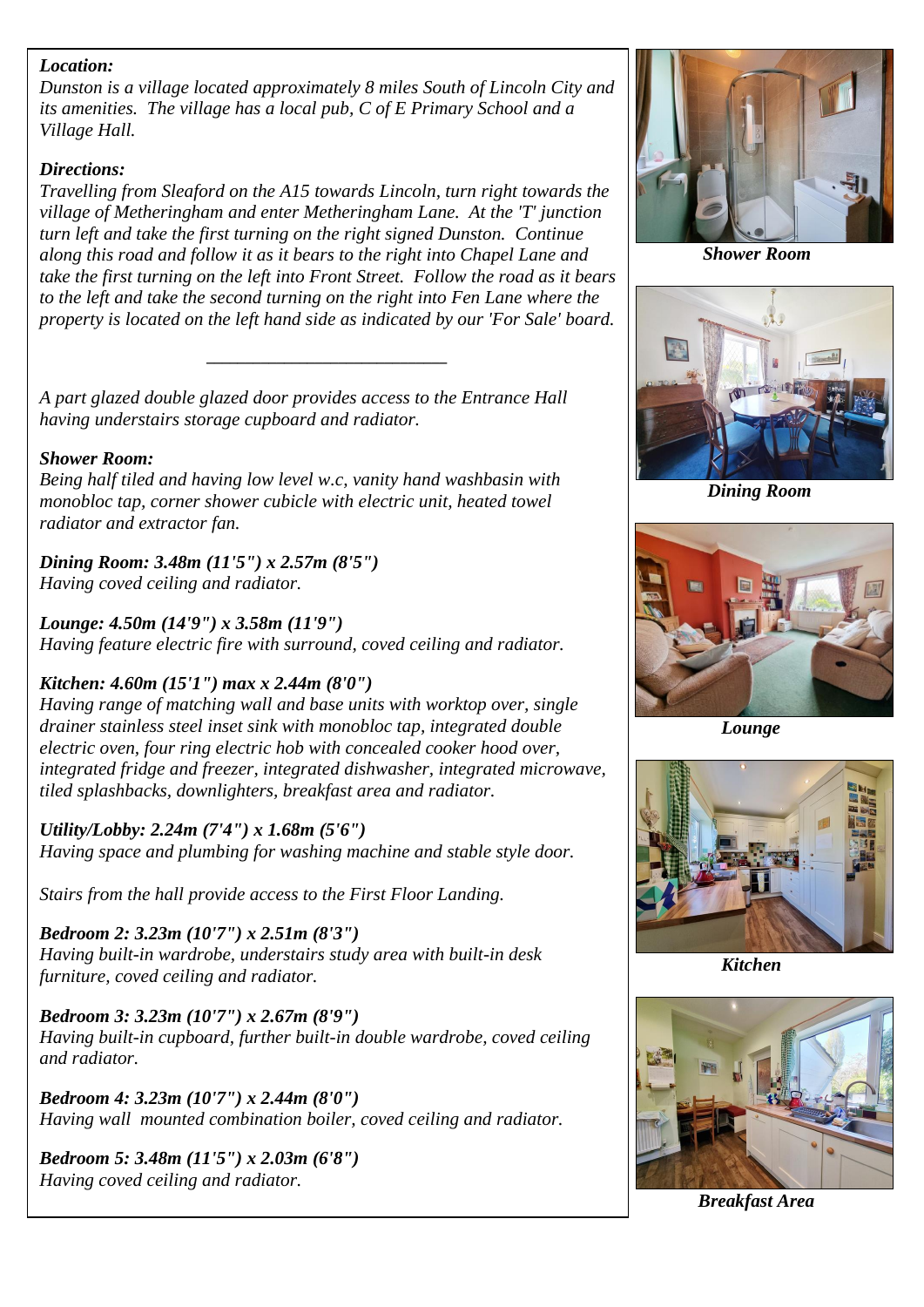### *Bathroom:*

*Being part tiled and having low level w.c, pedestal hand washbasin with mixer tap, panelled bath, extractor fan and radiator.*

*Stairs from the first floor landing provide access to the Second Floor Landing having door to:*

*Bedroom 1: 3.15m (10'4") x 3.10m (10'2") max With eaves storage and radiator.*

#### *En-Suite:*

*Having low level w.c, vanity hand washbasin with monobloc tap, dressing table area, enclosed shower cubicle with electric shower, heated chrome towel radiator, downlighters and eaves storage.*

#### *Outside:*

*property which could have a number of uses (Subject to any necessary <b>Bedroom 5 Bedroom 5 A concrete drive provides Ample Parking and approaches the Single Detached Garage 6.60m (21'8") x 2.84m (9'4") having manual up and over door, double glazed window, power and lighting and door to the garden. The remainder of the front gardens have been sectioned off to create a pleasant area enclosed by mature hedging, a brick wall and timber fencing and are mainly laid to lawn with well stocked borders. A gate provides access to the Rear Garden which has been divided into a number of sections and has a large patio area with outside lighting with a small partly enclosed lawn area surrounded by a variety of hedges; a pathway leads to a good size lawn area with a further large sun trap patio and brick built barbecue, perfect for outside entertaining and enclosed by mature trees and hedging with well stocked borders; a further pathway provides access to the Orchard with a variety of fruit trees including Plum,, Apple and Pear and at the bottom of this area is a brick built store which is not currently used and in need of repair which could provide a useful space separate from the main permissions).*







 *Bedroom 3*







 *Bathroom Bedroom 1 En-Suite* 





*Front Garden Rear Garden Further Aspect*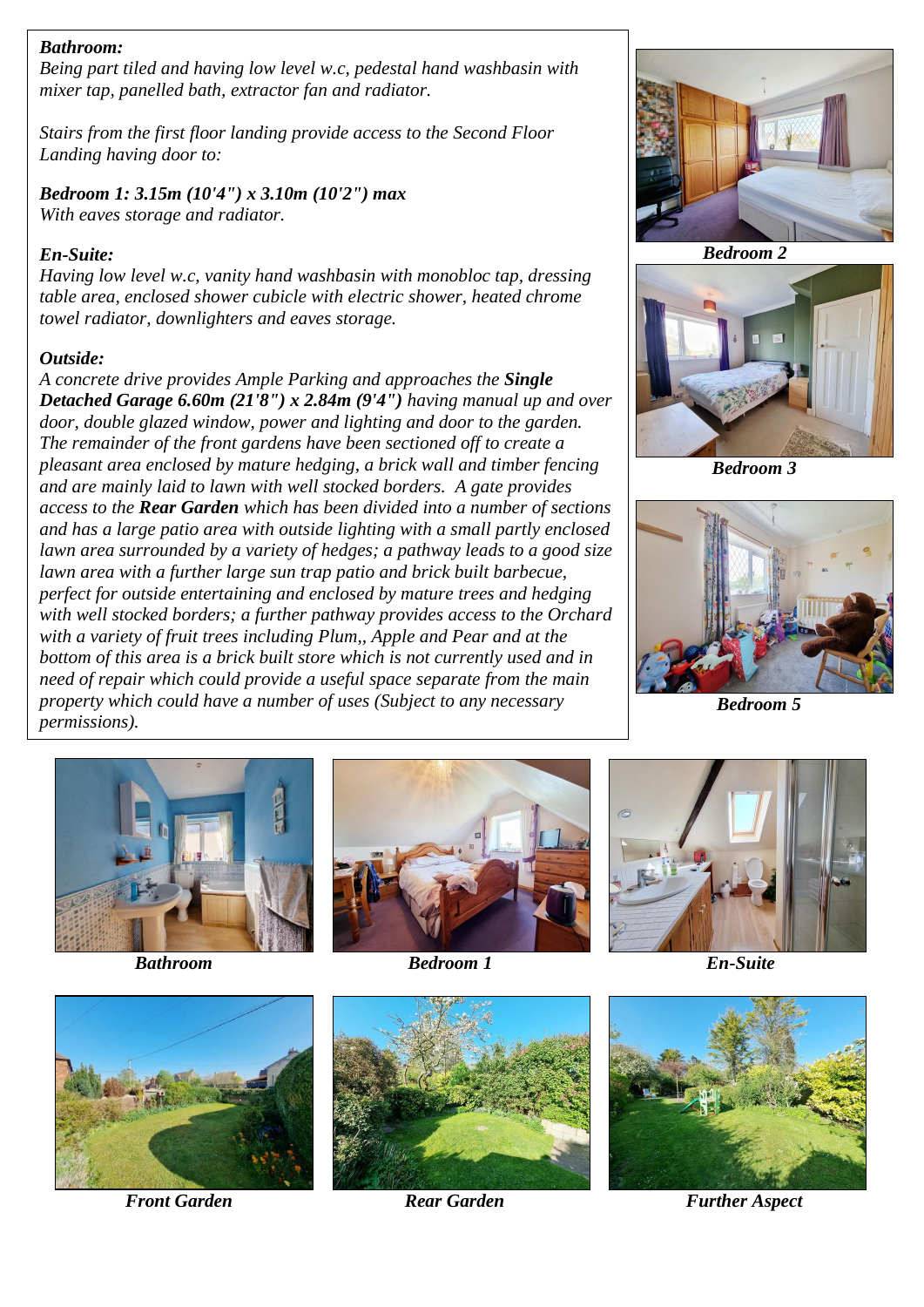



2ND FLOOR<br>APPROX. FLOOR<br>AREA 292 SQ.FT.<br>(27.2 SQ.M.)